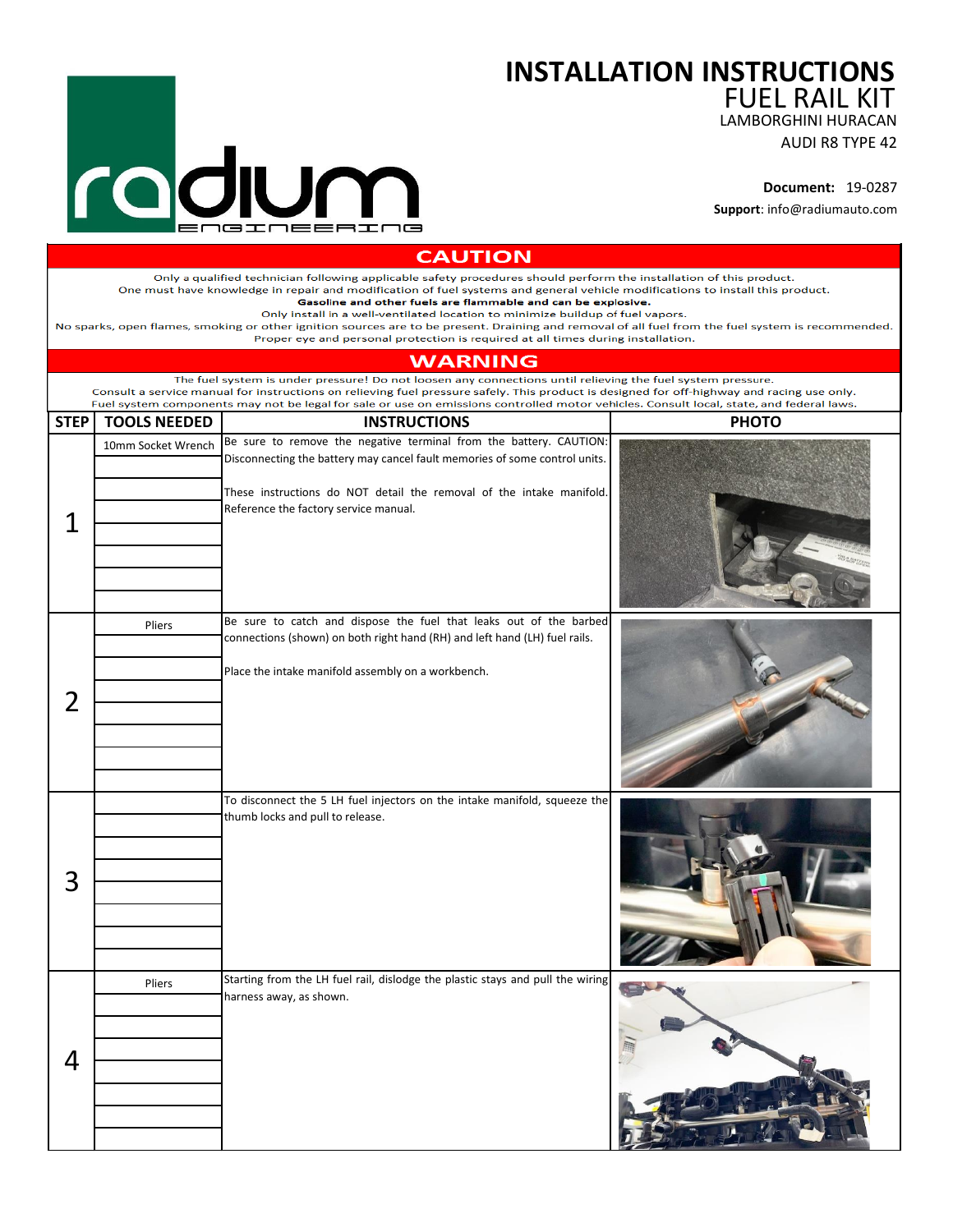| 5  | T30 Torx      | Loosen and remove the 2 Torx fasteners that secure the LH fuel rail. NOTE:<br>these bolts will be reused.                                                                                                                                                                                                                                                                                     |                 |
|----|---------------|-----------------------------------------------------------------------------------------------------------------------------------------------------------------------------------------------------------------------------------------------------------------------------------------------------------------------------------------------------------------------------------------------|-----------------|
| 6  | Rag           | Carefully pull the LH fuel rail away from the intake manifold to dislodge the<br>injector lower O-rings. Fuel may spill so have a rag handy.<br>NOTE: The injectors will remain attached to the fuel rail.                                                                                                                                                                                    |                 |
| 7  |               | Because the fuel injectors have extra long nozzles, the rail will need to<br>move quite a bit to clear the intake manifold, as shown.                                                                                                                                                                                                                                                         | <u> Teru II</u> |
| 8  | Pliers<br>Rag | There is a crossover fuel hose that attaches the 2 fuel rails. To disconnect,<br>there is an SAE quick connector on the LH fuel rail.<br>To disconnect, pull the hose fitting further onto the LH fuel rail. While<br>holding the crossover hose, push the black SAE lock into the fitting and<br>simultaneously pull the hose off the fuel rail.<br>Place the LH fuel rail onto a workbench. |                 |
| 9  | Pliers        | Moving over to the RH fuel rail, dislodge the plastic stays, as shown.                                                                                                                                                                                                                                                                                                                        |                 |
| 10 |               | To disconnect the 5 RH fuel injectors on the intake manifold, squeeze the<br>thumb locks and pull to release.                                                                                                                                                                                                                                                                                 |                 |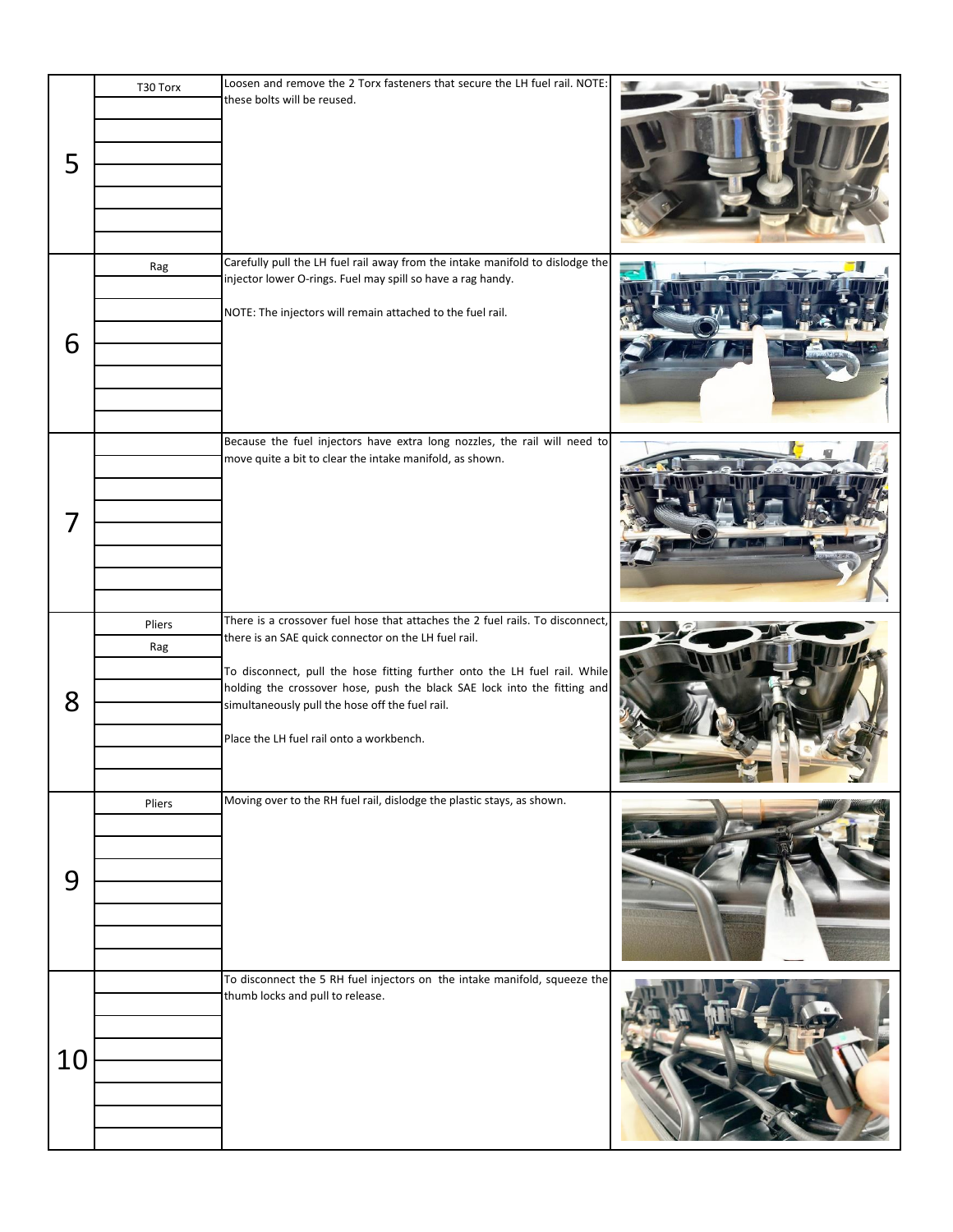|    |                             | Pull the fuel injector wiring harness away, as shown.                                                                                                                                                                                                                                                                                     |   |
|----|-----------------------------|-------------------------------------------------------------------------------------------------------------------------------------------------------------------------------------------------------------------------------------------------------------------------------------------------------------------------------------------|---|
| 11 |                             |                                                                                                                                                                                                                                                                                                                                           |   |
| 12 | T30 Torx                    | Loosen and remove the 2 Torx fasteners that secure the RH fuel rail. NOTE:<br>these bolts will be reused.                                                                                                                                                                                                                                 |   |
| 13 | Rag                         | Carefully pull the RH fuel rail away from the intake manifold to dislodge the<br>injector lower O-rings. Fuel may spill so have a rag handy.<br>NOTE: The injectors will remain attached to the fuel rail.<br>Because the fuel injectors have extra long nozzles, the rail will need to<br>move quite a bit to clear the intake manifold. |   |
| 14 | Rag                         | Pull the RH fuel rail assembly away from the intake manifold. Be careful as<br>fuel will spill out of the crossover hose.<br>Place the RH fuel rail onto a workbench.                                                                                                                                                                     |   |
| 15 | Flathead Screwdriver<br>Rag | As shown, slide off the retaining clips. These will be reused.<br>Pull the injectors from the fuel rail injector ports. NOTE: Fuel will spill from<br>these connections.                                                                                                                                                                  |   |
| 16 | 15mm Wrench<br>27mm Wrench  | Remove the fuel pressure sensor from the LH fuel rail.<br>NOTE: Fuel will spill from this connection.                                                                                                                                                                                                                                     | M |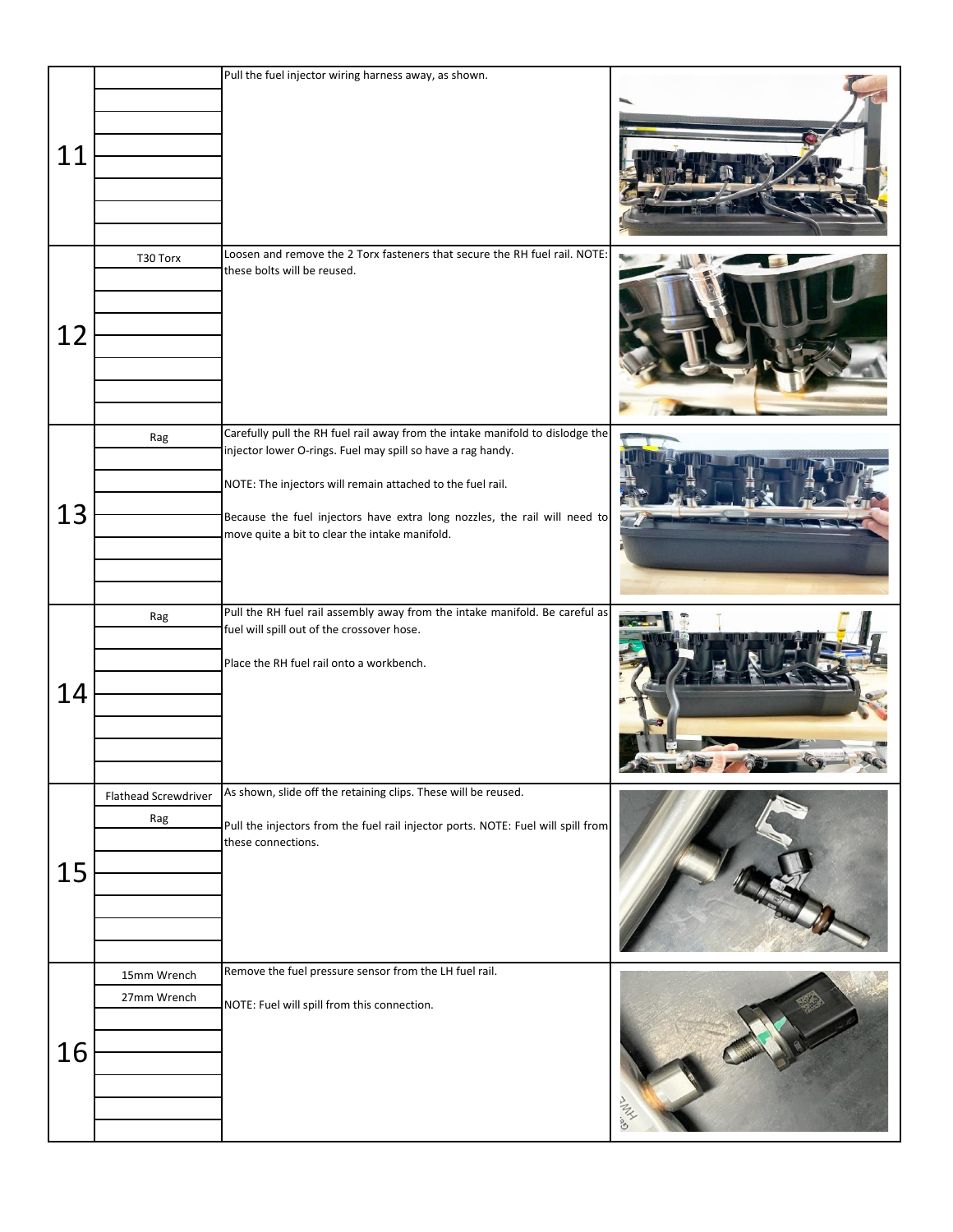| 17        | <b>Thread Locker</b><br>3mm Allen Wrench<br><b>Oil Lubrication</b>              | Apply a high-strength thread locker to the provided M5x0.8mm bolts.<br>Secure the mounting feet to the fuel rails, as shown.<br>NOTE: The mounting positions are specific to each fuel rail.<br>The 20-0866 fuel rail does not include adapters, fittings, hoses, etc.                                                                                                                                                                                                       | LH FUEL RAIL<br><b>MOUNTING LOCATIONS</b><br><b>RH FUEL RAIL</b> |
|-----------|---------------------------------------------------------------------------------|------------------------------------------------------------------------------------------------------------------------------------------------------------------------------------------------------------------------------------------------------------------------------------------------------------------------------------------------------------------------------------------------------------------------------------------------------------------------------|------------------------------------------------------------------|
| <b>18</b> | 7/8" Wrench<br>3/4" Wrench<br>27mm Wrench                                       | If the 20-0866-PK FUEL RAIL PLUMBING kit was purchased, the fuel<br>pressure sensor assembly will be installed to the LH fuel rail first.<br>a. Lubricate the O-ring and secure the 8AN ORB to 1/8NPT fitting.<br>b. Apply PTFE paste to the tapered 1/8NPT male threads.<br>c. Hand tighten the 1/8NPT fitting, then add 1.5 to 3 turns.<br>d. No lubrication or paste are required when securing the sensor.<br>e. To avoid surface finish marring, use aluminum wrenches. |                                                                  |
| <b>19</b> | <b>Oil Lubrication</b><br>7/8" Wrench<br>5/16" Allen Wrench<br>5mm Allen Wrench | If the 20-0866-PK FUEL RAIL PLUMBING kit was purchased, secure the<br>adapter fittings as shown.<br>NOTES:<br>1. To avoid damage, lubricate all O-rings prior to installing.<br>2. To avoid surface finish marring, use aluminum wrenches.<br>3. Two 8AN ORB to 6AN male adapter fittings are provided. These can<br>replace the barb fittings if the OEM rubber hoses will not be reused.                                                                                   | <b>RH</b>                                                        |
| 20        |                                                                                 | Just like factory, the electrical connectors for the fuel injectors will be<br>rotated at the proper angle when installed.<br>But know that the retaining clip slots integrated into the top of the<br>aftermarket injectors are most likely oriented 90 degrees when compared<br>to the OEM injectors, as shown.                                                                                                                                                            |                                                                  |
| 21        |                                                                                 | Fortunately, the Radium Engineering fuel rails have provisions for this fuel<br>injector variance so this is a moot point. The injectors can be clocked to the<br>correct "OEM" position with either type of fuel injector (factory or<br>aftermarket Bosch EV14).                                                                                                                                                                                                           |                                                                  |
| 22        | Oil Lubrication                                                                 | Lubricate the upper injector O-rings. Push each injector in until they click in<br>place.                                                                                                                                                                                                                                                                                                                                                                                    |                                                                  |